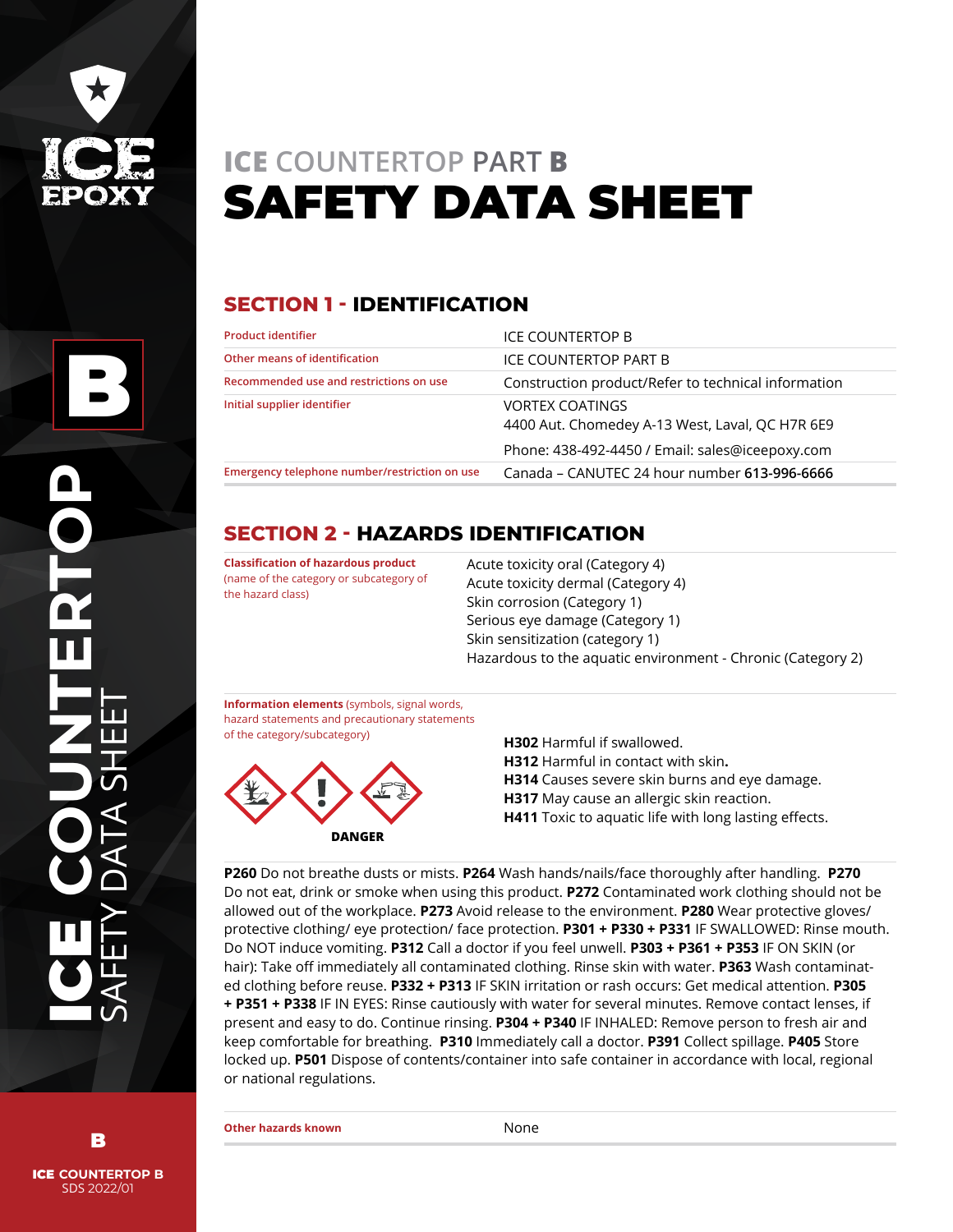

#### **SECTION 3 - COMPOSITION/INFORMATION ON INGREDIENTS**

#### **ICE FLOORING PART B**

| Chemical name (common name/synonyms)            | CAS number or other | Concentration (%) |
|-------------------------------------------------|---------------------|-------------------|
| Poly(propylene glycol) bis(2-aminopropyl ether) | 9046-10-0           | 60-100            |
| Amines, tallow alkyl, ethoxylated               | 61791-26-2          | 10-30             |
| Butanedioldiglycidyl ether                      | 2425-79-8           | $3-7$             |

**All ingredients are listed according to OSHA (29 CFR).**

\* Statement - This safety data sheet provides concentration range(s) instead of the actual concentration(s) considered trade secret(s).

#### **SECTION 4 - FIRST AID MEASURES**

| <b>Inhalation</b>                                              | IF INHALED: Remove person to fresh air and keep comfortable for breathing.<br>Immediately call a doctor.                                                                                                                                                                                                                                                                 |
|----------------------------------------------------------------|--------------------------------------------------------------------------------------------------------------------------------------------------------------------------------------------------------------------------------------------------------------------------------------------------------------------------------------------------------------------------|
| Ingestion                                                      | IF SWALLOWED: Rinse mouth. Do NOT induce vomiting. NEVER give anything by<br>mouth if victim is rapidly losing consciousness or is unconscious or convulsing.<br>Rinse mouth thoroughly with water. Have victim drink two glasses of water. If<br>vomiting occurs naturally, have victim lean forward to reduce risk of aspiration.<br>Call a doctor if you feel unwell. |
| Skin contact                                                   | IF ON SKIN (or hair): Take off immediately all contaminated clothing. Rinse skin<br>with water (15-20 minutes). Wash contaminated clothing before reuse.                                                                                                                                                                                                                 |
| Eye contact                                                    | IF IN EYES, Rinse cautiously with water for several minutes (15-20). Remove<br>contact lenses, if present and easy to do. Continue rinsing.                                                                                                                                                                                                                              |
| Most important symptoms and<br>effects (acute or delayed)      | Causes skin irritation. Causes serious eye irritation.                                                                                                                                                                                                                                                                                                                   |
| Indication of immediate medical<br>attention/special treatment | In all cases, call a doctor. Do not forget this document.                                                                                                                                                                                                                                                                                                                |

#### **SECTION 5 - FIREFIGHTING MEASURES**

| Specific hazards of the hazardous<br>product (hazardous combustion products) | Carbon oxides and other irritant/toxic gases and fumes.                                                                                                                                                                                                                                                                                                                                                                                                                         |
|------------------------------------------------------------------------------|---------------------------------------------------------------------------------------------------------------------------------------------------------------------------------------------------------------------------------------------------------------------------------------------------------------------------------------------------------------------------------------------------------------------------------------------------------------------------------|
| Suitable and unsuitable<br>extinguishing media                               | In case of fire: Use carbon dioxide, chemical powder agent and<br>appropriate foam to extinguish surrounding products.                                                                                                                                                                                                                                                                                                                                                          |
| Special protective equipment<br>and precautions for fire-fighters            | During a fire, irritating/toxic smoke and fumes may be generated. Do not en-<br>ter fire area without proper protection. Firefighters should wear proper pro-<br>tective equipment and self-contained breathing apparatus with full facepiece.<br>Shield personnel to protect from venting, rupturing or bursting cans. Move<br>containers from fire area if it can be done without risk. Water spray may be<br>useful in cooling equipment and cans exposed to heat and flame. |

#### **SECTION 6 - ACCIDENTAL RELEASE MEASURES**

**Personal precautions, protective equipment and emergency procedures** 

**Methods and materials for containment and cleaning up**

Absorb spillage to prevent material-damage. Restrict access to area until completion of clean-up. Ensure clean-up is conducted by trained personnel only. All persons dealing with clean-up should wear the appropriate protective equipment (See Section 8).

Ventilate area of release. Stop the leak if it can be done safely. Contain and absorb any spilled liquid concentrate with inert absorbent material, then place material into a container for later disposal (see Section 13). Contaminated absorbent material may pose the same hazards as the spilled product. Notify the appropriate authorities as required.

ICE **COUNTERTOP PART B** SDS 2022/01 B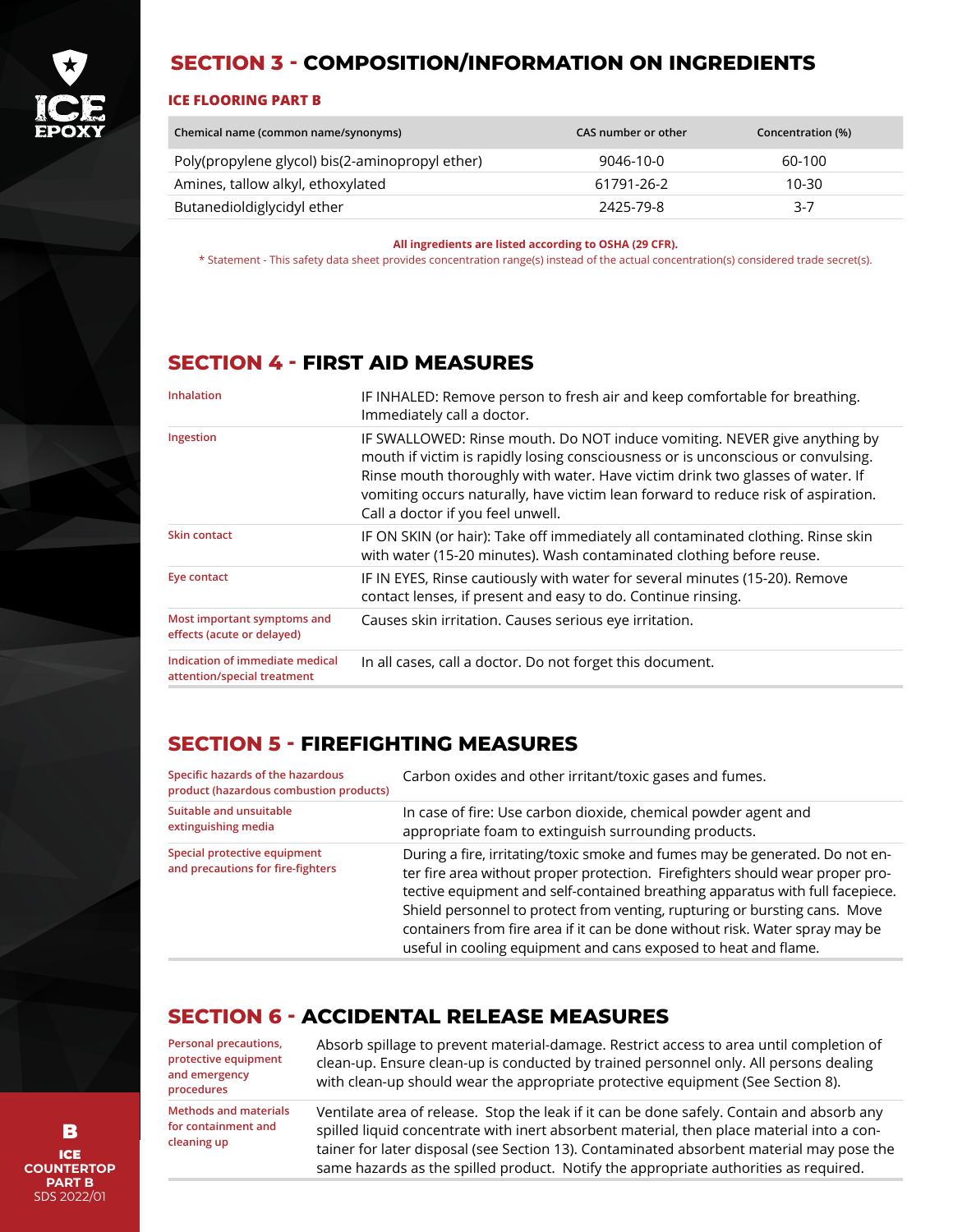

# **SECTION 7 - HANDLING AND STORAGE**

**Precautions for safe handling**

Wear protective gloves/ protective clothing/ eye protection/ face protection. Before handling, it is very important that engineering controls are operating, and that protective equipment requirements and personal hygiene measures are being followed. People working with this chemical should be properly trained regarding its hazards and its safe use. Inspect containers for leaks before handling. Label containers appropriately. Ensure proper ventilation. Avoid breathing dust/fume/gas/mist/vapours/spray. Avoid contact with eyes, skin and clothing. Keep away from heat, sparks and flame. Avoid generating high concentrations of dusts, vapours or mists. Keep away from incompatible materials (Section 10). Keep containers closed when not in use. Empty containers are always dangerous. Refer also to Section 8.

**Conditions for safe storage, including any incompatibilities** Store in a well-ventilated place. Keep container tightly closed. Keep cool. Store locked up. Store away from incompatible materials (Section 10). Inspect all incoming containers to make sure they are properly labelled and not damaged. Storage area should be clearly identified, clear of obstruction and accessible only to trained personnel. Inspect periodically for damage or leaks.

# **SECTION 8 - EXPOSURE CONTROLS/PERSONAL PROTECTION**

| <b>Control parameters</b><br>Contains no substances<br>with occupational<br>exposure limit values. | Exposure limits: None known                                                                                                                                                                                                                                                                                                                                                                                                                                                                                                                                                                                                                                            |
|----------------------------------------------------------------------------------------------------|------------------------------------------------------------------------------------------------------------------------------------------------------------------------------------------------------------------------------------------------------------------------------------------------------------------------------------------------------------------------------------------------------------------------------------------------------------------------------------------------------------------------------------------------------------------------------------------------------------------------------------------------------------------------|
| Appropriate engineering<br>controls                                                                | Use under well-ventilated conditions. Local exhaust ventilation system is recommended<br>to maintain concentrations of contaminants below exposure limits. Make emergency eye-<br>wash stations, safety/quick-drench showers, and washing facilities available in work area.                                                                                                                                                                                                                                                                                                                                                                                           |
| Individual protection<br>measures/personal<br>protective equipment                                 | Respiratory protection is required if the concentrations are higher than the exposure<br>limits. Use a NIOSH approved respirators if the exposure limits are unknown. Chemically<br>protective gloves (impervious), and other protective clothing to prevent prolonged or<br>repeated skin contact, must be worn during all handling operations. Wear protective<br>chemical splash goggles to prevent mists from entering the eyes. Wash hands/nails/face<br>thoroughly after handling. Do not eat, drink or smoke when using this product. Practice<br>good personal hygiene after using this material. Remove and wash contaminated work<br>clothing before re-use. |

## **SECTION 9 - PHYSICAL AND CHEMICAL PROPERTIES**

| Appearance / color                                     | Clear liquid                         | Vapour pressure                                    | Not available |
|--------------------------------------------------------|--------------------------------------|----------------------------------------------------|---------------|
| Odour                                                  | Characteristic                       | Vapour density                                     | Not available |
| <b>Odour threshold</b>                                 | Not available                        | <b>Relative density</b>                            | $1.15$ g/ml   |
| pH                                                     | Not available                        | Solubility                                         | Not available |
| Melting point / Freezing point                         | Not available                        | <b>Partition coefficient</b><br>of n-octanol/water | Not available |
| Initial boiling point/ranges                           | Not available                        | Auto-ignition temperature                          | Not available |
| <b>Flash point</b>                                     | $>93^{\circ}$ C (199.4 $^{\circ}$ F) | <b>Decomposition temperature</b>                   | Not available |
| <b>Evaporation rate</b>                                | Not available                        | <b>Viscosity</b>                                   | 200 - 400 cps |
| Flammability (solid, gas)                              | Not available                        | <b>VOC</b>                                         | $224$ g/L     |
| <b>Upper/Lower flammability</b><br>or explosive limits | Not available                        | Other                                              | None know     |

ICE **COUNTERTOP PART B** SDS 2022/01 B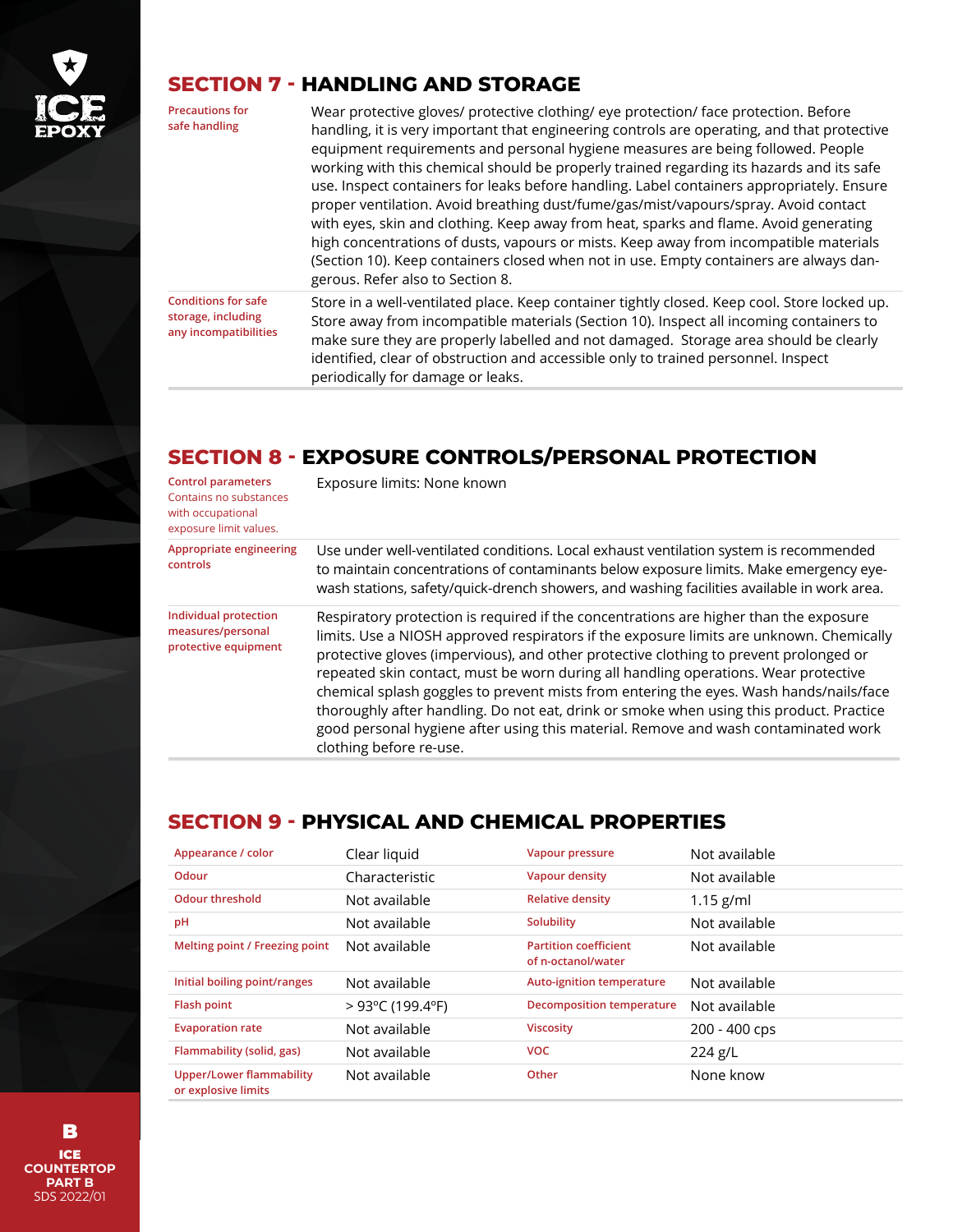

#### **SECTION 10 - STABILITY AND REACTIVITY**

| Reactivity                                                           | Does not react under the recommended storage and handling conditions<br>prescribed. |
|----------------------------------------------------------------------|-------------------------------------------------------------------------------------|
| <b>Chemical Stability</b>                                            | Stable under the recommended storage and handling conditions prescribed.            |
| Possibility of hazardous reactions                                   | None known                                                                          |
| <b>Conditions to avoid</b><br>(static discharge, shock or vibration) | None known                                                                          |
| Incompatible materials                                               | Oxidizing materials; etc.                                                           |
| Hazardous decomposition products                                     | None known                                                                          |

#### **SECTION 11 - TOXICOLOGICAL INFORMATION**

| Information on the likely<br>routes of exposure (inhalation,<br>ingestion, skin and eye contact) | Harmful if swallowed. Harmful in contact with skin. Harmful if inhaled. Causes skin<br>irritation. Causes serious eye irritation. May cause an allergic skin reaction.                                                                                                                                                                                                                                                                                                                                    |
|--------------------------------------------------------------------------------------------------|-----------------------------------------------------------------------------------------------------------------------------------------------------------------------------------------------------------------------------------------------------------------------------------------------------------------------------------------------------------------------------------------------------------------------------------------------------------------------------------------------------------|
| Symptoms related to the<br>physical, chemical and<br>toxicological characteristics               | Skin burn, redness, stinging, pain; Eye burn, redness, tearing; Digestive tract burn;<br>Respiratory tract burn, coughing, shortness of breath, dizziness, drowsiness, nau-<br>sea and headaches.                                                                                                                                                                                                                                                                                                         |
| Delayed and immediate effects<br>(chronic effects from short-term<br>and long-term exposure)     | Skin Sensitization - Possible; Respiratory Sensitization - No data available; Germ<br>Cell Mutagenicity - No data available; Carcinogenicity - No ingredient listed by<br>IARC, ACGIH, NTP or OSHA; Reproductive Toxicity - No data available; Specific<br>Target Organ Toxicity — Single Exposure - No data available; Specific Target Organ<br>Toxicity — Repeated Exposure – No data available; Aspiration Hazard – No data<br>available; Health Hazards Not Otherwise Classified - No data available. |
| Numerical measures of toxicity                                                                   | CAS 2425-79-8 LD50 Oral - Rat - 1118 mg/kg; LD50 Dermal - Rabbit - 1250 mg/kg;<br>CAS 61791-26-2 LD50 Oral - Rat - 620 mg/kg; CAS 9046-10-0 LD50 Oral - Rat - 242<br>mg/kg; LD50 Dermal - Rabbit - 360 mg/kg; ATE not available in this document.                                                                                                                                                                                                                                                         |

## **SECTION 12 - ECOLOGICAL INFORMATION**

| Ecotoxicity (aquatic and terrestrial information) | No data available for this product               |
|---------------------------------------------------|--------------------------------------------------|
| Persistence and degradability                     | No data available                                |
| <b>Bioaccumulative potential</b>                  | No data available                                |
| <b>Mobility in soil</b>                           | No data available                                |
| Other adverse effects                             | Toxic to aquatic life with long lasting effects. |

## **SECTION 13 - DISPOSAL CONSIDERATIONS**

**Information on safe handling for disposal/methods of disposal/contaminated packaging**  Dispose of contents/container into safe container in accordance with local, regional or national regulations.

# **SECTION 14 - TRANSPORT INFORMATION**

**UN number; Proper shipping name; Class(es); Packing group (PG) of the TDG Regulations:** UN2735; POLYAMINES, LIQUID, CORROSIVE, N.O.S. (Poly(propylene glycol) bis(2-aminopropyl ether); CLASS 8; PG III

**UN Number; Proper shipping name; Class(es); Packing group (PG) of the IMDG (maritime):** UN2735; POLYAMINES, LIQUID, CORROSIVE, N.O.S. (Poly(propylene glycol) bis(2-aminopropyl ether); CLASS 8; PG III

**UN Number; Proper shipping name; Class(es); Packing group (PG) of the IATA (air):**

UN2735; POLYAMINES, LIQUID, CORROSIVE, N.O.S. (Poly(propylene glycol) bis(2-aminopropyl ether); CLASS 8; PG III

**Special Precautions (transport/conveyance):** None **Environmental hazards (IMDG or other):** Marine Pollutant **Bulk transport (usually more than 450L in capacity):** Possible

ICE **COUNTERTOP PART B** SDS 2022/01 B